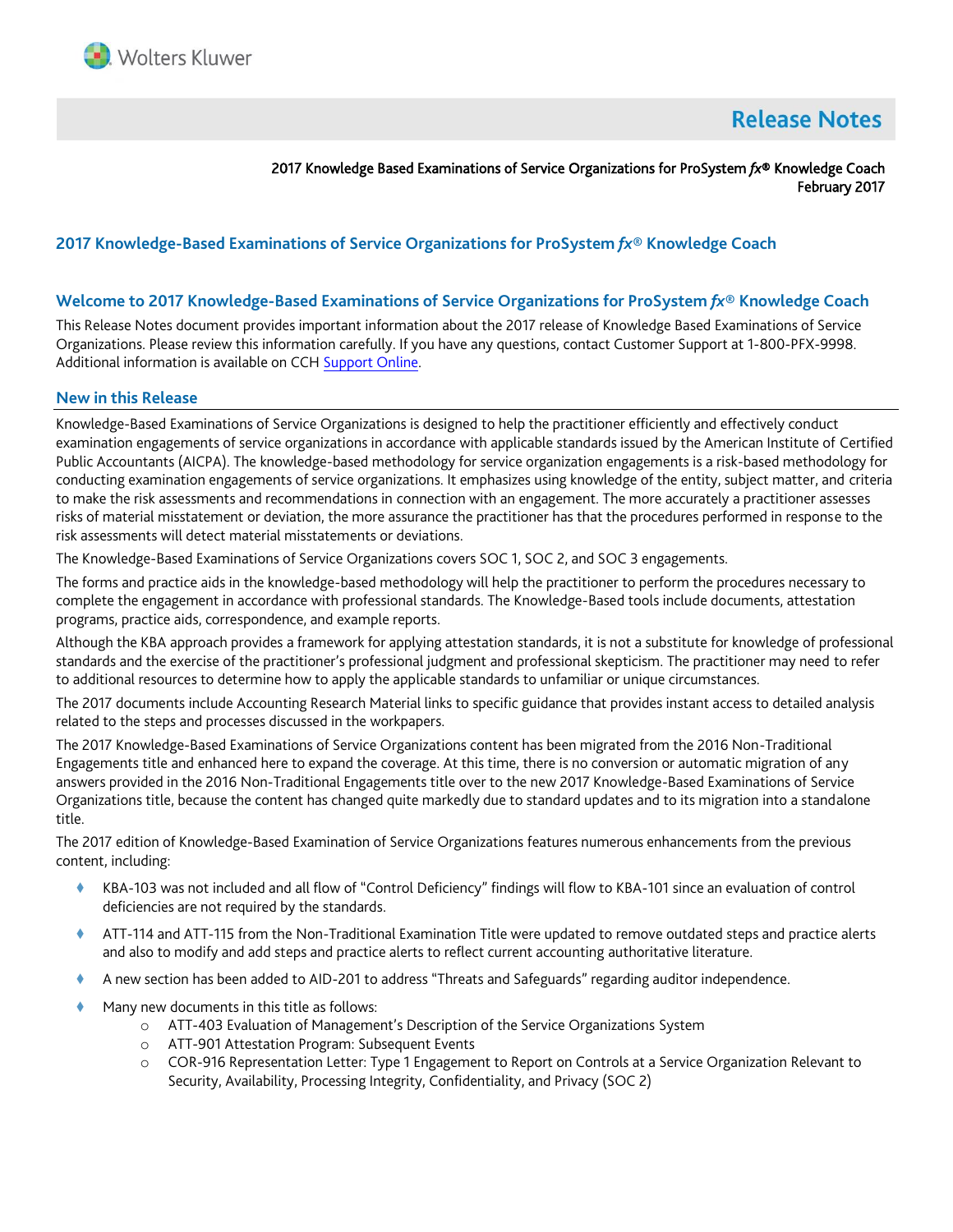- o RPT-1010A Service Auditor's Engagement (SOC 1): Unmodified Opinion on a Description of a Service Organization's System and the Suitability of the Design of Controls (Type 1)
- o RPT-1010B Service Auditor's Engagement (SOC 1): Unmodified Opinion on a Description of a Service Organization's System and the Suitability of the Design of Controls (Type 1)
- o RES-018 Determination of the Relevancy of Controls to Internal Control Over Financial Reporting

[Click here](http://support.cch.com/updates/KnowledgeCoach/pdf/guides_tab/2017%20Service%20Organizations%20Title%20Overview%20for%20Knowledge%20Coach%20Users.pdf) for the 2017 Examination of Service Organizations Title Overview for Knowledge Coach Users

In addition, forms and practice aids throughout have been updated to include new examples and tips and, where applicable, to take into account:

New literature, standards, and developments, reflected in the following current audit and accounting guidance:

- AICPA Auditing Standards Board (ASB) Statements on Standards for Attestation Engagements (SSAEs), Attestation Standards: Clarification and Recodification (SSAE No. 18);
- AICPA Audit and Accounting Guide, Service Organizations: Applying SSAE No. 16, Reporting on Controls at a Service Organization Relevant to User Entities' Internal Control Over Financial Reporting (SOC 1)
- AICPA Audit and Accounting Guide, Reporting on Controls at a Service Organization Relevant to Security, Availability, Processing Integrity, Confidentiality, or Privacy (SOC 2)
- TSP section 100, Trust Services Principles, Criteria, and Illustrations for Security, Availability, Processing Integrity, Confidentiality, and Privacy
- 2011 Revision of Government Auditing Standards (GAGAS, or the Yellow Book; QC Section 10, A Firm's System of Quality Control; and

AICPA Code of Professional Conduct (Code), including the provisions of ET Section 1.295, Nonattest Services

#### Important Notes

- Make sure to save changes to workpapers before closing the workpaper or the binder to ensure data is correctly updated.
- If your Current Editor Knowledge Coach MS® Word workpapers become read-only or crash, please do the following:
	- o Keep the binder with the affected workpapers open.
	- o Highlight the workpaper in the binder window and go to Tools > Save Knowledge Coach Answers.
- As of the December 2016 update to Engagement 7.5 and Knowledge Coach 2.5 (7.5.100.1220), you can open binders that contain Knowledge Coach workpapers when logged into the Shared File Room (SFR) mode in Engagement with the following restrictions:
	- o Knowledge Coach workpapers cannot be edited in the SFR mode.
	- o However, Knowledge Coach workpapers can be viewed as read-only, signed off on, and workpaper notes can be written on Knowledge Coach workpapers while in the SFR mode.
	- o Non-Knowledge Coach workpapers can be edited in SFR mode without restriction.

#### System Requirements

- This title MUST be used with ProSystem *fx* ® Engagement version 7.5 or higher, ProSystem *fx*® Knowledge Coach version 2.5 (7.5.100.1192 or higher), and 2016 Financial Statement Base v3 or higher. If you have not installed the ProSystem fx® Engagement 7.5 and Knowledge 2.5 (7.5.100.1192 or higher), ensure that you do so before using this title. If you are upgrading from ProSystem *fx*® Engagement 7.1 or lower please contact Technical Support at 1-800-PFX-9998 for detailed instructions.
- A minimum of 4GB of RAM is required for optimal performance when opening and navigating through ProSystem *fx*® Knowledge Coach workpapers.

#### **Check License**

The license for Knowledge-Based Examinations of Service Organizations is called "Knowledge-Based SOC Engagement" in the CCH ProSystem *fx* Admin module. As of the December 2016 update to Engagement/Knowledge Coach (7.5.100.1220 or higher), Knowledge-Based SOC Engagement has been added to the available licenses. If you have not run this update or to verify, please check the CCH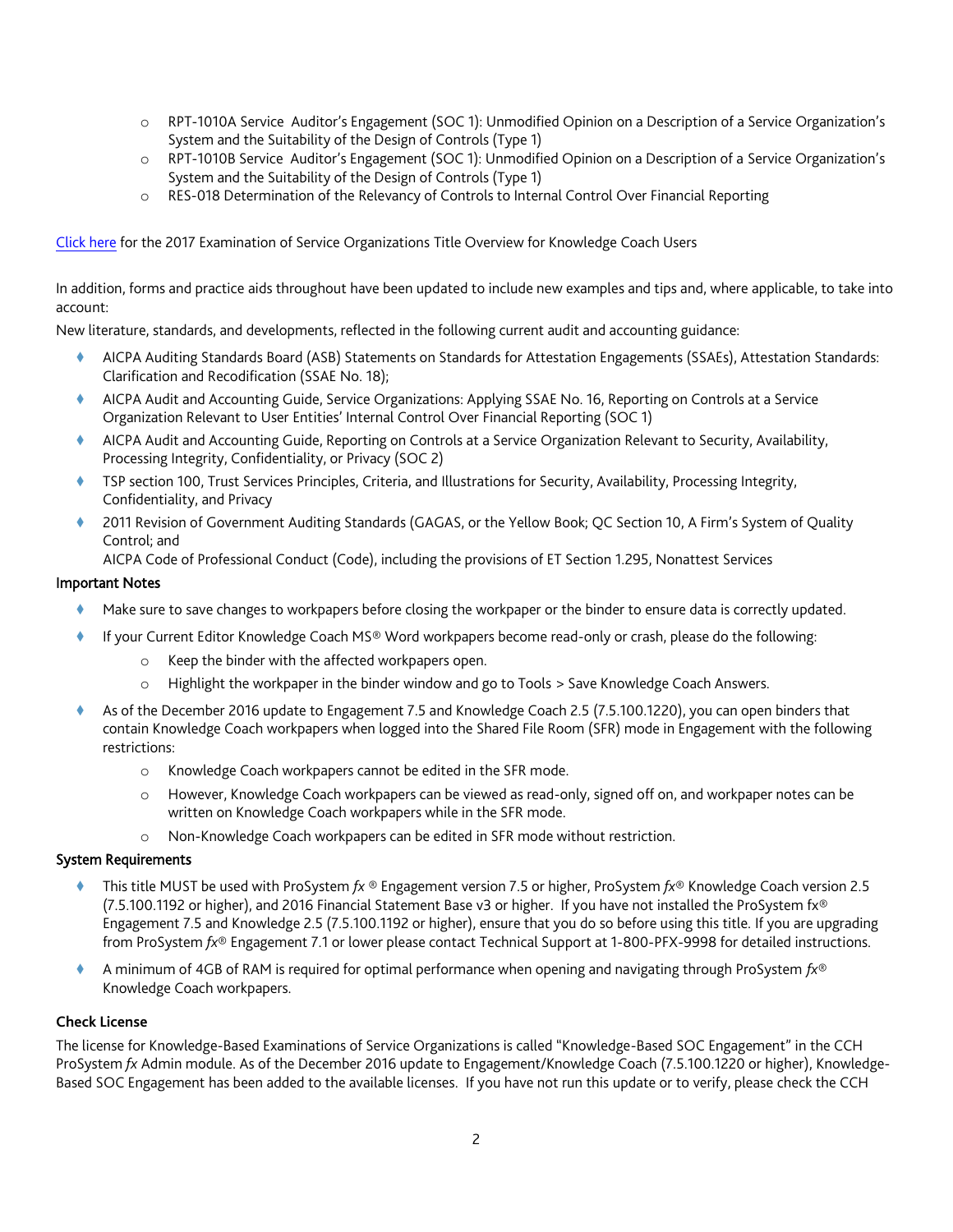ProSystem *fx* Admin module to confirm the SOC license is present by performing the following steps and if not please follow the instructions under "Download Instructions" to run the License Update Utility.

- 1. Open the CCH ProSystem *fx* Admin Module
- 2. Under "Staff", choose Assign License
- 3. Verify "Knowledge-Based SOC Engagement" license is listed as an available license

### **Download Instructions**

If you have not run the CCH ProSystem *fx* Engagement 7.5 and Knowledge Coach 2.5 December 2016 Update or the Knowledge-Based SOC engagement license isn't listed, you must run the License Update Utility BEFORE adding the 2017 Knowledge-Based Examination of Service Organizations to Engagement version 7.5 by performing the following steps:

- 1. Download the License Update Utility and Engagement Version 7.5 License Update File from this [site.](https://support.cch.com/updates/Engagement/#engagementLicenseFiles)
- 2. Right click on PfxEngUpdateUtility and Run as administrator
- 3. Log in to the utility using your Admin login
- 4. Browse to LicenseUpdate7.5\_20161102.upd that was downloaded along with the utility
- 5. Click "OK" to run the update
- 6. You will receive a message when the update is complete
- 7. Open the ProSystem *fx* Engagement Admin application and assign licenses to your staff

Download the 2017 Knowledge Based Examination of Service Organizations from the ProSystem *fx* ®Knowledge Coach Updates section of the ProSystem *fx*® Engagement Support Web site at the following URL[: http://support.cch.com/updates/KnowledgeCoach,](http://support.cch.com/updates/KnowledgeCoach) then select the Knowledge Coach Series and Download file link next to the 2017 Knowledge-Based Examination of Service Organizations. On some occasions the content package file (.KCP) will download with the extension changed to .ZIP. If this occurs, please change the extension of the downloaded file to KCP using all capital letters.

You must install the 2016 Financial Statement Base v3 title before installing the 2017 Knowledge Based Examination of Service Organizations.

The Financial Statement Base title is also available at the following link:<http://support.cch.com/updates/KnowledgeCoach>

Important: ProSystem *fx*® Engagement version 7.5 or higher and Knowledge Coach version 2.5 must be installed on the computer in order to install this Knowledge Coach title. Additional requirements include Microsoft® Office 2010, Microsoft® Office 2010 Primary Interop Assemblies (PIA) and Visual Studio® 2005 Tools for the Office Second Edition Runtime, Visual Studio® Tools for Office System Runtime version 3.0, and Visual Studio® Tools for the Office System 3.0 Runtime Service Pack 1., Visual Studio® Tools for Office Runtime 4.0 (VSTOR) (32-bit version for 32-bit OS and 64-bit version for 64-bit OS).

The 2017 Knowledge-Based Examination of Service Organizations (2/23/17).KCP download is a proprietary file that must be installed from within Engagement. Save this KCP file to a location on your local drive and follow the Installation Instructions included in the Release Bulletin.

#### **Installation Instructions**

Once you have downloaded your Knowledge Coach title, you will need to add it to the list of titles within ProSystem *fx* ® Engagement. The only additional system requirement is approximately 75MB of disk space to store your Knowledge Coach Program content files. Please refer to the ProSystem *fx* ® Engagement with Knowledge Coach Release Notes for any other system requirements.

After downloading the 2017 Knowledge Based Examination of Service Organizations, do the following:

- Launch the ProSystem *fx* ® Engagement Workpaper Management application so that the Local File Room is displayed. Select Tools > Knowledge Coach Titles.
- The Knowledge Coach Titles window will be displayed.
- Choose Add Title.
- Browse to the title package file (\*.KCP) that you previously downloaded from the ProSystem *fx* ® Knowledge Coach Support Web site.
- Choose Open.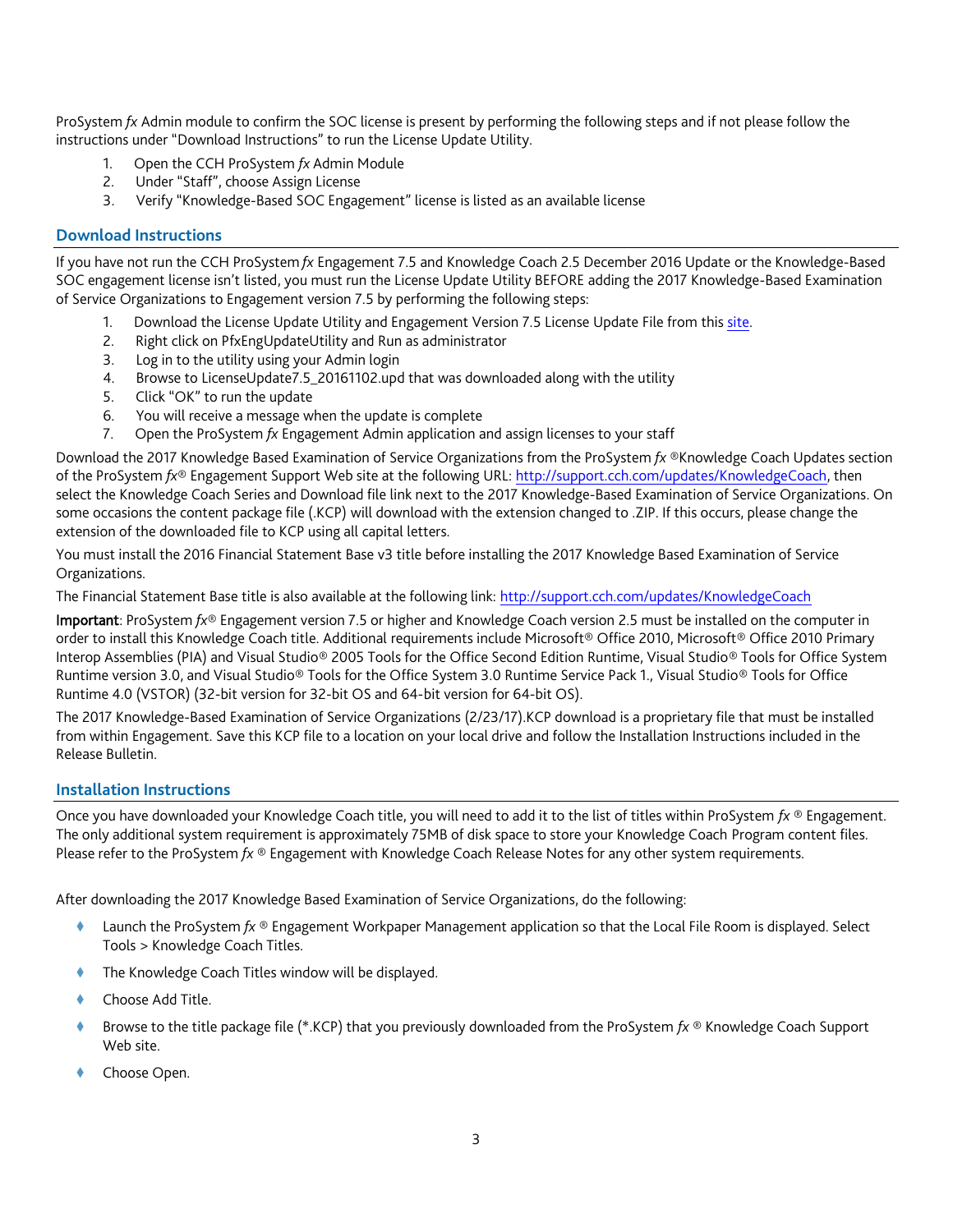The system will display a progress indicator while the title package is added. You will receive a message that the title has been successfully installed once the process is complete.

Note: You can determine this access in the ProSystem *fx*® Engagement Admin module by selecting a staff group and choosing File > Properties > Content "Insert Knowledge Coach workpapers from unreleased titles" option.

To release a title:

- ♦ Select one of the Knowledge Coach titles in the list that has been added but is not yet released.
- Choose Release Title. The current date and time will be displayed in the Date released column, and the status will change to "Released."

Note: You must add and assign a Knowledge Coach module as well as the Knowledge Coach title license in the ProSystem *fx* ® Engagement Administrator before using the workpapers.

Important: Once the 2017 Knowledge-Based Examination of Service Organizations title has been added and released, they will be automatically deployed to other staff members when they login to the "Office" location, or when they synchronize a binder that contains Knowledge Coach workpapers from this title.

#### **Online Permission Key**

Permission key files may be downloaded from our Web site a[t https://prosystemfxsupport.tax.cchgroup.com/permkey/download.aspx](https://prosystemfxsupport.tax.cchgroup.com/permkey/download.aspx) or when adding or updating the new licenses within ProSystem *fx*® Engagement with Knowledge Coach version 7.5 and higher. After updating the license file in the ProSystem *fx*® Engagement Admin module, licenses need to be assigned to the staff who will use 2017 Knowledge-Based Examination of Service Organizations.

If you have not already established a Single Sign-on (SSO) account with Customer Service, we urge you to do so at this time.

#### **Accounting Research Manager**

CCH's Accounting Research Manager ("ARM") is the most comprehensive, up-to-date and objective online database of financial reporting literature. It includes all authoritative and proposed accounting, auditing, and SEC literature, plus independent, expert-written interpretive guidance.

Soon to be available on ARM, the Knowledge-Based Examination of Service Organizations Guide helps you comply with the most recent professional standards and guidance for the conduct of examinations of Service Organizations and to integrate the use of practice aids, tools, and other resources with its guidance. This publication supplements and complements the Knowledge-Based documents that are available in Knowledge Coach.

With Accounting Research Manager, you maximize the efficiency of your research time, while enhancing your results. Learn more about our content, our experts, and how you can request your free trial by visiting [http://www.accountingresearchmanager.com.](http://www.accountingresearchmanager.com/) You can also access the Accounting Research Manager Web site by selecting the item in ProSystem *fx* ® Engagement from the Guidance tab on the Shortcuts bar in the Binder window.

## **Using Your Knowledge Coach Content**

To use your Knowledge Coach Workpaper Templates, open a binder in ProSystem *fx*® Engagement, select the workpaper tab into which you would like to insert the workpaper, and select New Knowledge Coach Workpaper from the toolbar or File menu. The New Knowledge Coach Workpaper dialog appears (Figure 1).

Select the New Knowledge Coach Title with the content you would like to use. You can only select titles you have installed. The information displayed changes to reflect the workpaper organization available for the selected title.

Select the Knowledge Coach Workpaper Templates to insert into your binder and click OK. The Selected Workpaper Properties dialog appears. Each workpaper name is automatically loaded into the Name field. Add a workpaper index in the Index field and make any Name modifications you desire. You can also modify the tab location or the roll forward settings for each workpaper. Then click OK.

The integrated Knowledge Coach workpaper is now inserted into your engagement binder. For more information on how to use Knowledge Coach workpapers in your binder, see the Knowledge Coach User Guide.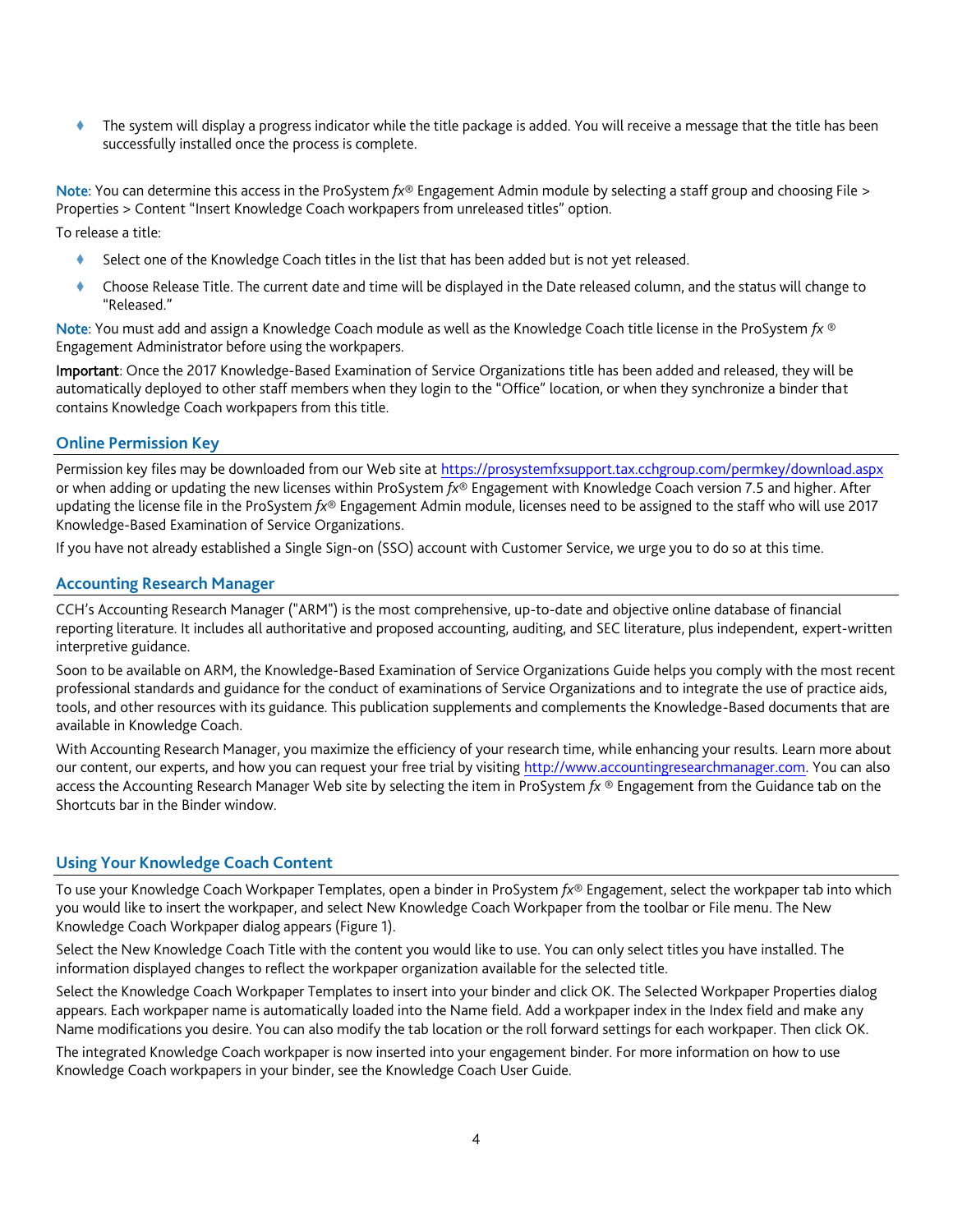| New Knowledge Coach Workpaper                   |                                                                                                                                                                                                                                                                                                                                                                                                                                                                                                                       | $\times$                                                                                                     |
|-------------------------------------------------|-----------------------------------------------------------------------------------------------------------------------------------------------------------------------------------------------------------------------------------------------------------------------------------------------------------------------------------------------------------------------------------------------------------------------------------------------------------------------------------------------------------------------|--------------------------------------------------------------------------------------------------------------|
| Industry title selection<br>1Q<br>$\leftarrow$  | Workpaper selection<br>Add independent workpapers without foundation workpapers                                                                                                                                                                                                                                                                                                                                                                                                                                       | J.<br>-å                                                                                                     |
| 2017 KBA Examinations SOC<br>≺<br>$\mathcal{P}$ | 000-Resources<br>田中<br>100-The Communications Hub<br>面一<br>200-Pre-Engagement Procedures<br>中国<br>300-Risk Assessment-Understanding the Entity & Environment<br>画画<br>400-Risk Assessment-Design of Internal Controls<br>由------<br>È∽<br>500-Risk Assessment and Attest Program<br>600-Engagement Procedures-Reliance on Others<br>面石<br>700-Engagement Procedures-Tests of Internal Controls<br>电电压<br>800-Engagement Procedures-Substantive Tests<br>面目<br>面口<br>900-Evaluating, Concluding & Reporting Procedures | Details of selected workpaper<br>Highlight a workpaper or select<br>a workpaper check box to see<br>details. |
|                                                 | OK                                                                                                                                                                                                                                                                                                                                                                                                                                                                                                                    | Help<br>Cancel                                                                                               |

Figure 1 - New Knowledge Coach Workpaper

## **Additional Information on Knowledge Coach and the KBA Methodology**

Knowledge-Based Methodology for Nontraditional Engagements- Allows the results of one set of procedures to become the input for the next. The key components of the KBA methodology include:

- An Overview that guides practitioners through the methodology;
- Knowledge-Based Attestation documents, integral to the risk assessment and overall attestation processes, which contain steps and procedures required by professional standards;
- Customizable Engagement Programs that take practitioners through related steps and procedures;
- Practice Aids to help practitioners complete steps or processes outlined in the overall engagement programs;
- Practitioner's Reports that provide a variety of sample practitioner's opinions on nontraditional engagements; and
- Correspondence documents that provide sample engagement and representation letters to be used to comply with professional standards, SSAE and SSCS requirements, and in many other common situations.

#### ProSystem *fx*® Knowledge Coach

 ProSystem *fx*® Knowledge Coach functionality allows practitioners to use the Knowledge-Based-Audit methodology more efficiently by eliminating the need for duplicate entry of the same information, tailoring audit documentation to each particular engagement, and documenting the link between risks identified and procedures performed. ATT-100 Tailoring Question Workpaper is a document in Knowledge Coach that presents engagement-level questions designed to aid in tailoring the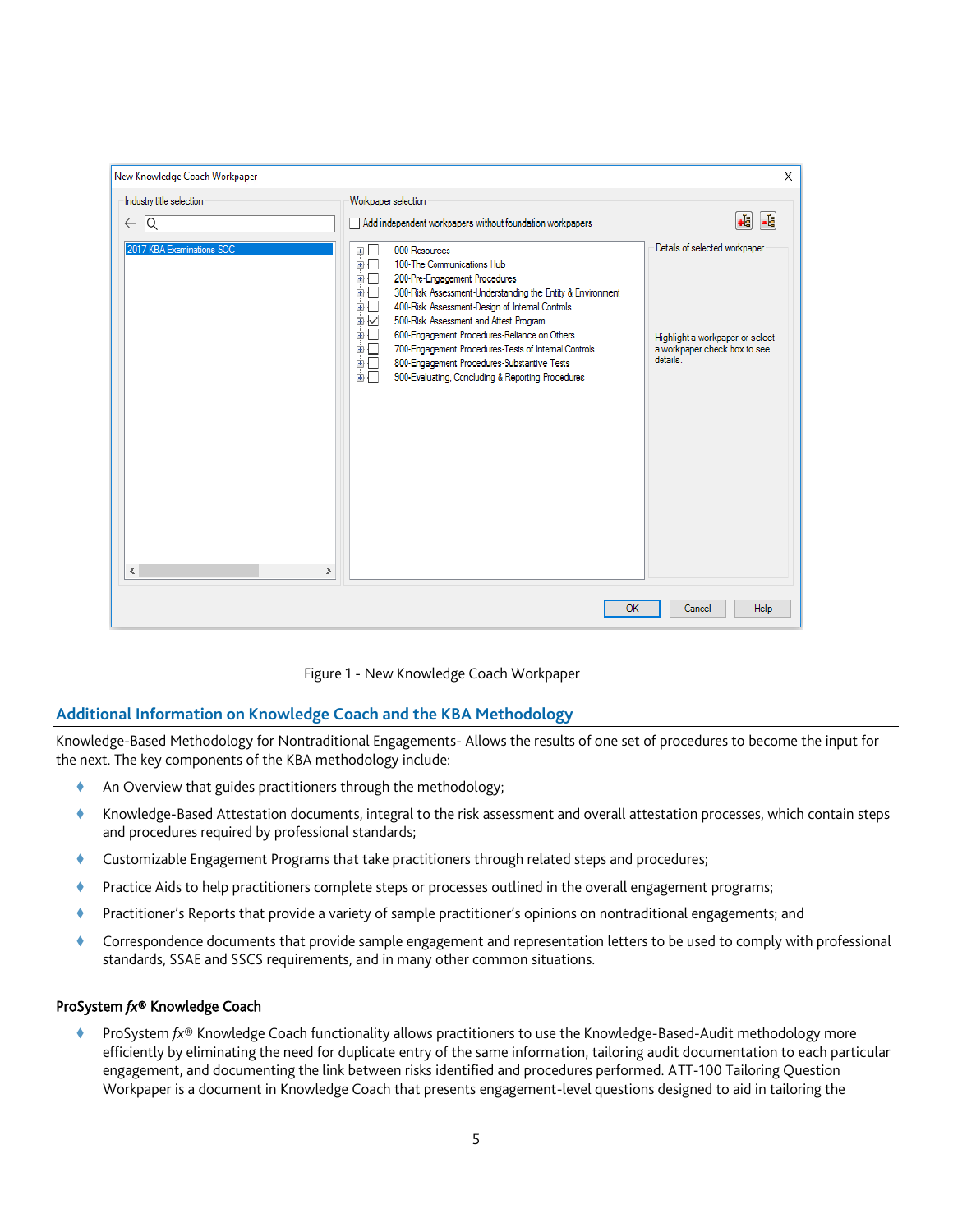engagement documentation to fit each client. Completing the questions helps the practitioner avoid duplication and unnecessary workpapers.

- Before you begin your engagement, please review the guidance in ATT-101 Overall Audit Program, ATT-114 and ATT-115. These workpapers are intended to be your road map through a Knowledge-Based methodology. You should start your audit with ATT-100 Tailoring Question Workpaper and ATT-101 Overall Audit Program.
- Risks can be captured via the Risk Summary task pane from any Knowledge Coach workpaper by the current editor of KBA-501 Summary of Risk Assessments. This allows the user to continuously assess risks during the engagement. Several workpapers prompt the consideration of the presence of risks, but the Risk Summary task pane must be used to document those risks. All documented risks flow to the Risk Summary. To ensure risks show in findings tables, make sure to check the "workpaper identified in" field of the Risk pane.
- Information Flow helps cut down on the time spent duplicating information across forms. In addition, the flow of consistent information ensures that information and updates to information are not missed between workpapers. Drill-down functionality helps the user navigate quickly to the source of the information, aiding in the review of the audit file.
- Diagnostics help keep track of unresolved issues like unanswered questions, incomplete risks, program steps not linked to risks or relevant assertions, missing workpaper, and more.
- Links to Accounting Research Manager (ARM)-If you subscribe to an ARM library that includes attestation content, you can link directly to source material from Resources within Knowledge Coach workpapers. These links have been updated to reference to the accounting standards under the FASB Accounting Standards Codifications and the auditing standards issued by the AICPA.
- Interpretive Guidance is integrated into each Knowledge Coach template through the Tips view of each new task pane. Informational features include Practice Points, Examples, Optional Workpapers, and Resources to help practitioners work more effectively and efficiently. You can also navigate from Resources within a document or the tip pane directly to CCH's Accounting Research Manager and industry audit guides by simply clicking on the Reference.

| Download<br>Description:  | 2017 Knowledge-Based Examinations of Service<br>Organizations (2/23/2017)                    |
|---------------------------|----------------------------------------------------------------------------------------------|
| Version:                  | Engagement v. 7.5 with Knowledge Coach 2.5 or higher and<br>2016 Financial Statement Base v3 |
| Release Date:             | February 2017                                                                                |
| File size:                | 18MB                                                                                         |
| Approx. Download<br>Time: | 42 minutes at 56 kbps                                                                        |
| License:                  | Full Version                                                                                 |
| Platforms:                | Windows® 7, 8, 8.1, 10                                                                       |
| Office:                   | Microsoft <sup>®</sup> Office 2010 or higher required                                        |

#### **Contact Information**

- For a demo or to purchase additional titles as they become available 1-800-PFX-9998
- Technical Support 1-800-PFX-9998

The ProSystem *fx*® Engagement version of the Knowledge Coach Integrated Knowledge-Based Guides is sold and supported by CCH, a Wolters Kluwer business. The contact information above can be used for customer service and support issues for this